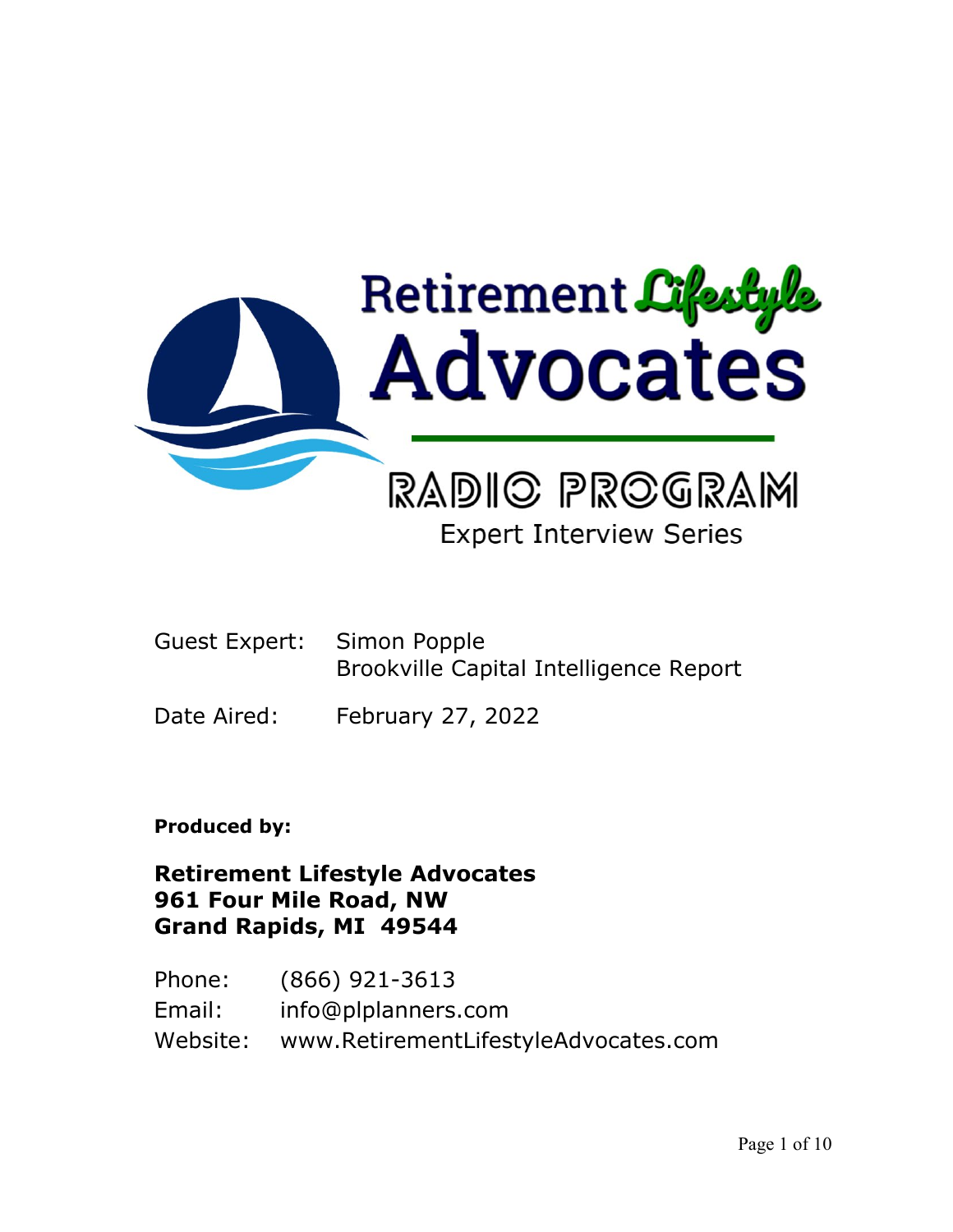#### Dennis Tubbergen:

You are listening to RLA Radio. I'm your host, Dennis Tubbergen. Joining me once again on today's program is returning guest, Mr. Simon Popple. Longtime listeners will recognize Simon as the publisher of the Brookville Capital Intelligence Report. You can learn more about his work at his website, it is brookvillecapital.com, that's brookvillecapital.com. And Simon, welcome back to the program.

#### Simon Popple:

Great to be here.

#### Dennis Tubbergen:

So Simon, let's talk a bit about inflation. The Fed, the Central Bank of the United States, held an emergency meeting as we're recording this, about a week ago, and as a result of that emergency meeting, decided to take no action. What do you read into that?

#### Simon Popple:

Well, we certainly live in interesting times and I think the Fed is in a very difficult position, because with inflation, you do one of two things. You either increase interest rates to make money more expensive, therefore people are more careful what they spend their money on. But if you do that, because we've got so much debt in the system, that dramatically increases your cost of servicing that debt, so that makes life very, very difficult. The other thing you can do is to reduce spending and people are already struggling. And so if you start taking the punch bowl away and there's less debt in the system, less money in the system, that's going to hurt people, as well. So, I think they're in a very difficult position.

### Dennis Tubbergen:

So Simon, if you calculate the inflation rate the way it was calculated back in the late '70s, according to many of the bright people I interview, we had a real inflation rate of probably 15% plus. At that time, Paul Volcker, who was Chair of the Fed, had to increase interest rates to almost 20%, so there were positive net, real interest rates to get inflation under control. It just seems like that is impossible to do for some of the reasons you've outlined, there's a lot of debt and certainly, the US Government's operating deficit is somewhat being indirectly monetized by the Fed.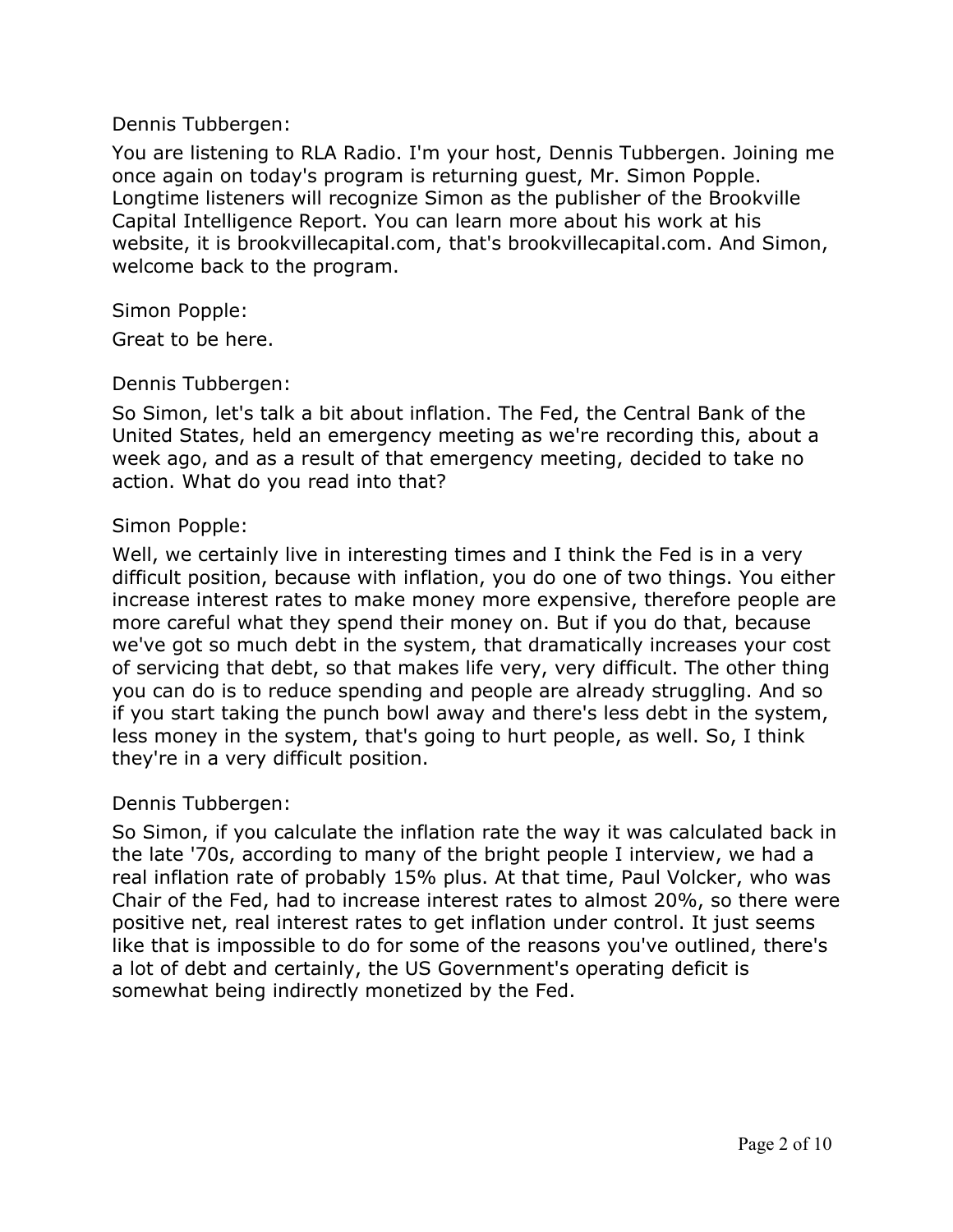Yeah. Look, as I said earlier, that I think they're in a very, very difficult position and I can't see a way out of it that is not painful for people, either they keep interest rates low, which means inflation will get higher, potentially a lot higher, or they increase interest rates. But you've got to remember, let's say, why would I lend money to you? Let's say, I lend money to you today that can buy 10 pints of beer, but then you pay me back and the money I get paid back from you, could only buy me 8 pints of a beer. It makes no sense to have an interest rate that is lower than the inflation rate, otherwise, whoever is lending the money is getting back less than what they lent in the first place. So, that just can't go on. And I think that is probably one of the reasons Volcker made that very bold move, but when that move was made, there was far less debt in the system than there is at the moment.

### Dennis Tubbergen:

So Simon, do you see then, that the Fed will probably take some action? It might be more, I like to say, more form than substance and that inflation will continue to accelerate until such time, as we get a crackup boom, as Ludwig von Mises would've said?

#### Simon Popple:

Yeah. I think that, as I say, they're in a difficult position and I think what will probably happen is, they're going to have to increase interest rates, you can't have money as cheap as it is. But by the same token, they don't want to have huge social issues by increasing interest rates too quickly. So I think what you'll probably do, is you will probably see interest rates increase over the forthcoming year, couple of years. But they are going to have to keep a lid on spending because they cannot burn both ends of the candle. If you know what I mean? You do have to keep spending reasonably under control, otherwise, everything runs away from you, you end up with runaway inflation and runaway spending, which is the worst of all worlds.

#### Dennis Tubbergen:

Well, Simon, the analogy you just provided, why would I loan you money today, when the money I'm going to be paid back is going to buy a lot less, that doesn't make sense. You need to have interest rates that are higher than inflation. Would you say that's part of the reason that we're seeing mortgage rates sneak back up and other interest rates sneak back up?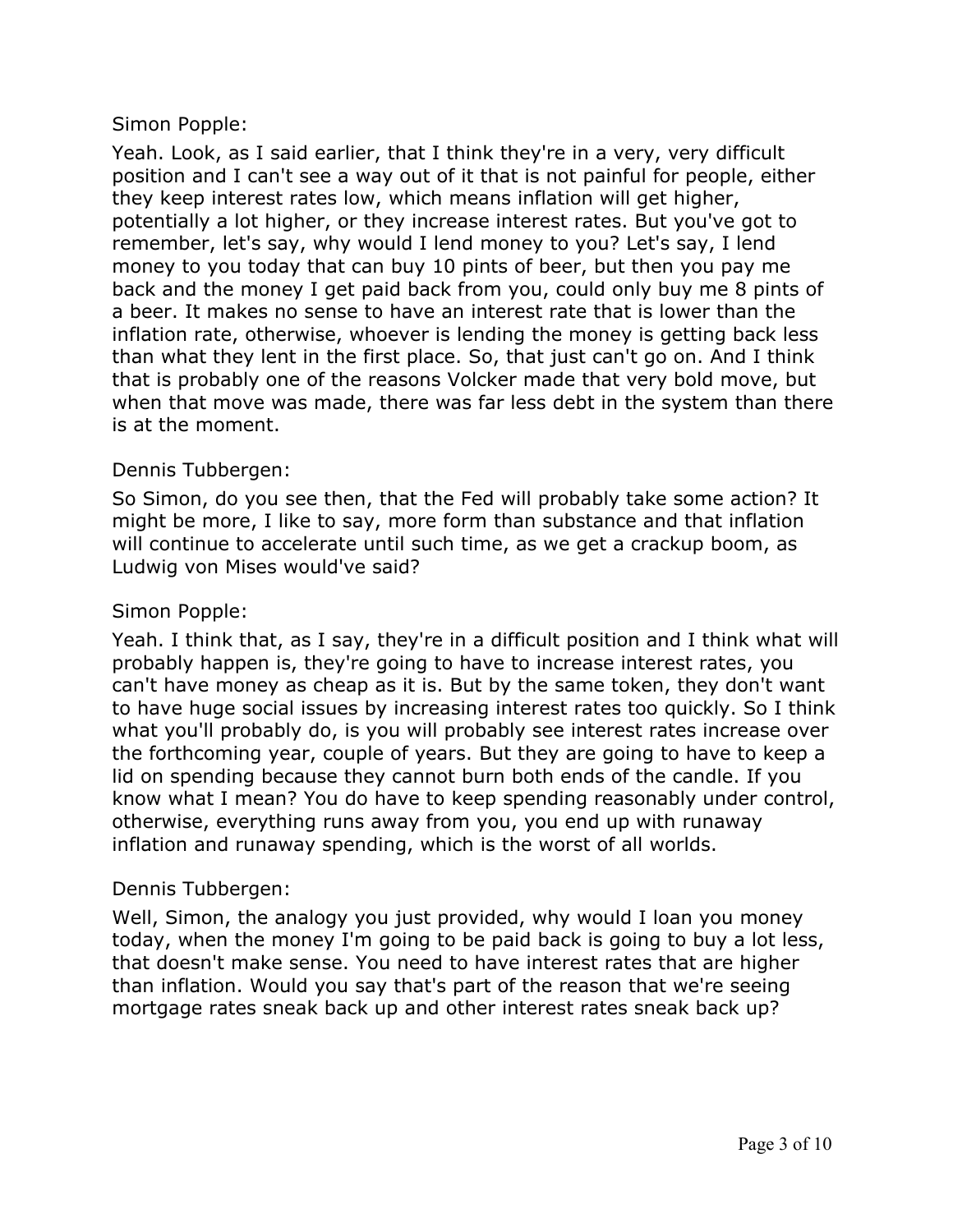Yeah. I think that's part of the reason, but then you've got some very nasty decisions to make, because at some point, given what you just said, you'd have to have mortgage rates much, much higher than they are at the moment, because you need to keep inflation under control. But if someone's taken out a mortgage of, let's say, a half a million dollars at say, 2%, if interest rates go to 3%, that really hurts them. And I think that the government have got some very unpalatable decisions to make.

#### Dennis Tubbergen:

So what is your forecast Simon? And if you're just joining us, we're chatting today with Simon Popple. He is the publisher of the Brookville Capital Intelligence Report. I'd encourage you to check out his website at brookvillecapital.com. So Simon, what are you telling your subscribers about where inflation goes from here? What are you forecasting?

#### Simon Popple:

Well, it's difficult to see it coming down. There's nothing in the system, that would suggest it comes down and especially with energy prices going up, I'm genuinely scared as to where it could go. I think, you need to see some end in sight. I mean, Volcker obviously increased interest rates that put the breaks on inflation, but I can't see anything at the moment on the horizon, that is going to bring inflation down significantly. And it's also socially very, very difficult, politically very difficult, to do this because basically, unless you give people a pay rise that is level with inflation, they're essentially getting a pay cut. So if let's say in your example, inflation was 15%, if you gave someone a 10% pay rise, which would be quite a good pay rise for most people, a very good pay rise, they're actually in essence taking a 5% pay cut. So, I think there's some very tough decisions to be made by the Fed and yeah, it'd be very interesting to see what happens.

#### Dennis Tubbergen:

Yeah. And I think Simon, you mentioned some of the social ramifications of raising interest rates, but by not increasing interest rates, by some of the research and the data that I'm seeing, we're starting to see that lower income earners are really getting pinched. I don't know about there in the UK where you call home, but here in the United States, I recently read that 70% of Americans are now living paycheck to paycheck and credit card use in the fourth quarter of 2021 was up significantly. So, it appears that a lot of Americans are resorting to taking on debt to make ends meet and that obviously, is not sustainable.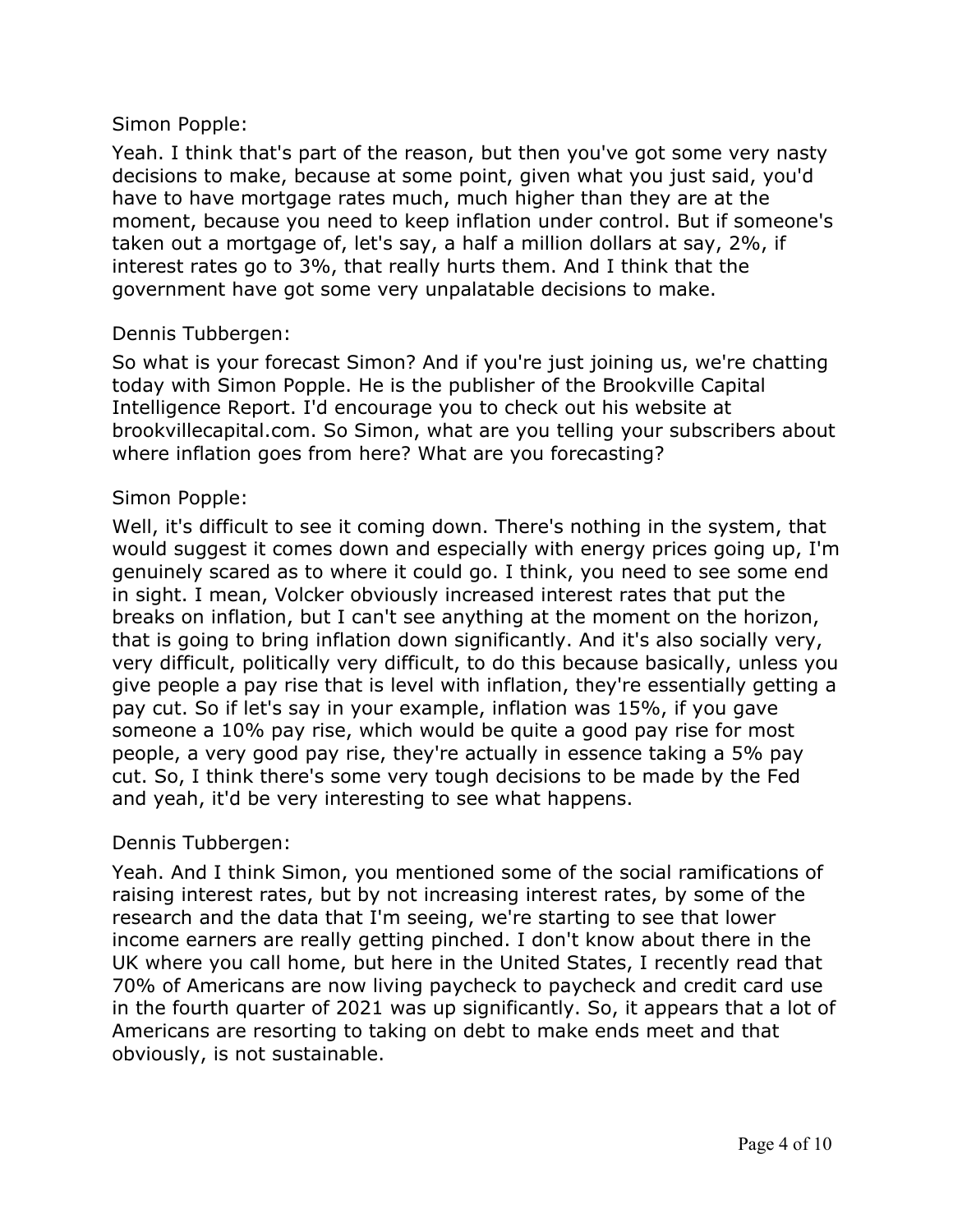Yeah. No, absolutely, absolutely. And if you add inflation to that horrible cocktail, it just gets even worse. And going back to your earlier question, how high could inflation go? I think it's difficult to put a number on it, but I mean, if it's running at 15 now, I can't see it going any lower and it could easily go significantly higher. So, yeah, I think there's some very, very difficult decisions to be made on a number of different fronts. And no, you're absolutely right, I mean, I think there's a lot of people living paycheck to paycheck, credit cards are very easy to get, very easy to get a reasonable facility on a credit card and it's great until you have to start paying people off. And if you're paying back money that you couldn't afford in the first place, it puts you in a horrible position.

# Dennis Tubbergen:

So Simon, we're going into the second segment, we're going to get to strategies that you're talking to your subscribers about. But give me your take on how this economic situation that we've just spent some time talking about, is affecting stock markets. It seems that the highs in the market may have been in, in November and then retested in December and we're maybe on a downhill slope here, in a down trend. What's your opinion?

## Simon Popple:

Yeah. Well, I mean, obviously there's some very tough decisions to be made, but I think that whether they reduce the money supply or increase interest rates, or probably a bit of both, I can't see how that's good for stocks. Both of those take money out of people's pockets and I can't see how that's good for stock prices. So I am inclined to believe the stock market has seen its best days. And I think this year and next year could be quite a challenging year for it.

### Dennis Tubbergen:

Are you forecasting any particular level of decline in stocks, when you're talking to your subscribers?

### Simon Popple:

Not really. I mean, I think you have to be quite careful about putting numbers on things. But supply chains are clearly under pressure at the moment and the old saying, you only need one missing part to stop a production line, and I think that could really start to hurt some industries. We've already heard of the semi-conductor issue hurting many companies and hopefully that can be resolved. But I think supply chains are going to come under a lot of pressure and that's going to make life more difficult for people producing things.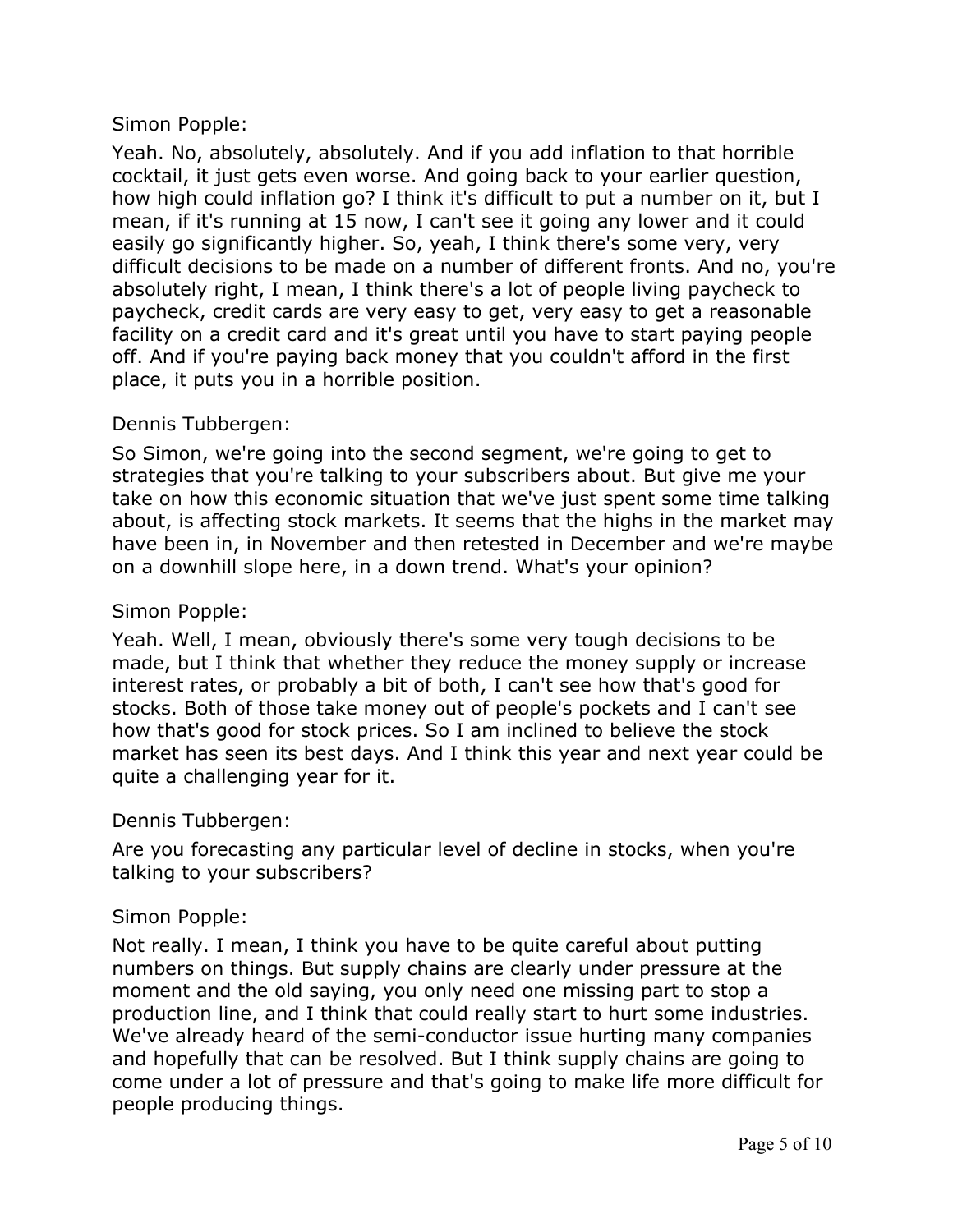#### Dennis Tubbergen:

Well, Simon, we've got about a minute and a half left in this segment, which is just about enough time for you to explain to the listeners the kind of work that you do, if you'd be so kind?

#### Simon Popple:

Yes, sure. I mean, basically what I do is, I write a weekly report that covers a variety of different commodities. And really what I'm trying to do is, help people build a portfolio. Nothing is bomb proof, but I mean, at least people should have some commodities in their portfolio to help protect them against inflation. The thing I love about commodities is, you can't print. And I think that it's going to be very important for people to have things in their portfolio that if prices are going up, at least they're on the right side of, prices are going up in stuff that they've invested in. So, nothing is bomb proof, but I think what I'm trying to do with my subscribers, is at least get them in the tent, looking out, rather than out the tent, looking in, so to speak.

#### Dennis Tubbergen:

Well, Simon's website is brookvillecapital.com, I'd encourage you to check it out. And in the next segment, I'll be continuing my conversation with Simon and we will talk a bit about what he's recommending to his subscribers. That's after these words, stay with us.

#### Dennis Tubbergen:

You are listening to RLA Radio, I'm Dennis Tubbergen, your host. I have the pleasure of chatting once again today, with the publisher of the Brookville Capital Intelligence Report, Mr. Simon Popple. If you're just joining us, you can learn more about Simon's work at brookvillecapital.com.

#### Dennis Tubbergen:

And Simon, you said something at the end of the last segment that resonated with me, and I'm sure it resonated with many listeners, as well. And that is that, you can't print commodities. So it seems that with inflation now being the dominant economic story, that people should probably be thinking tangible to a greater extent than maybe they have been. And when you look at what's going on in stocks now, energy stocks certainly are still holding up pretty well. But in a lot of the sector research that I do, there's many of the market sectors now that are negative but those based in commodities and tangible things, seem to be holding up. Is that what you're seeing?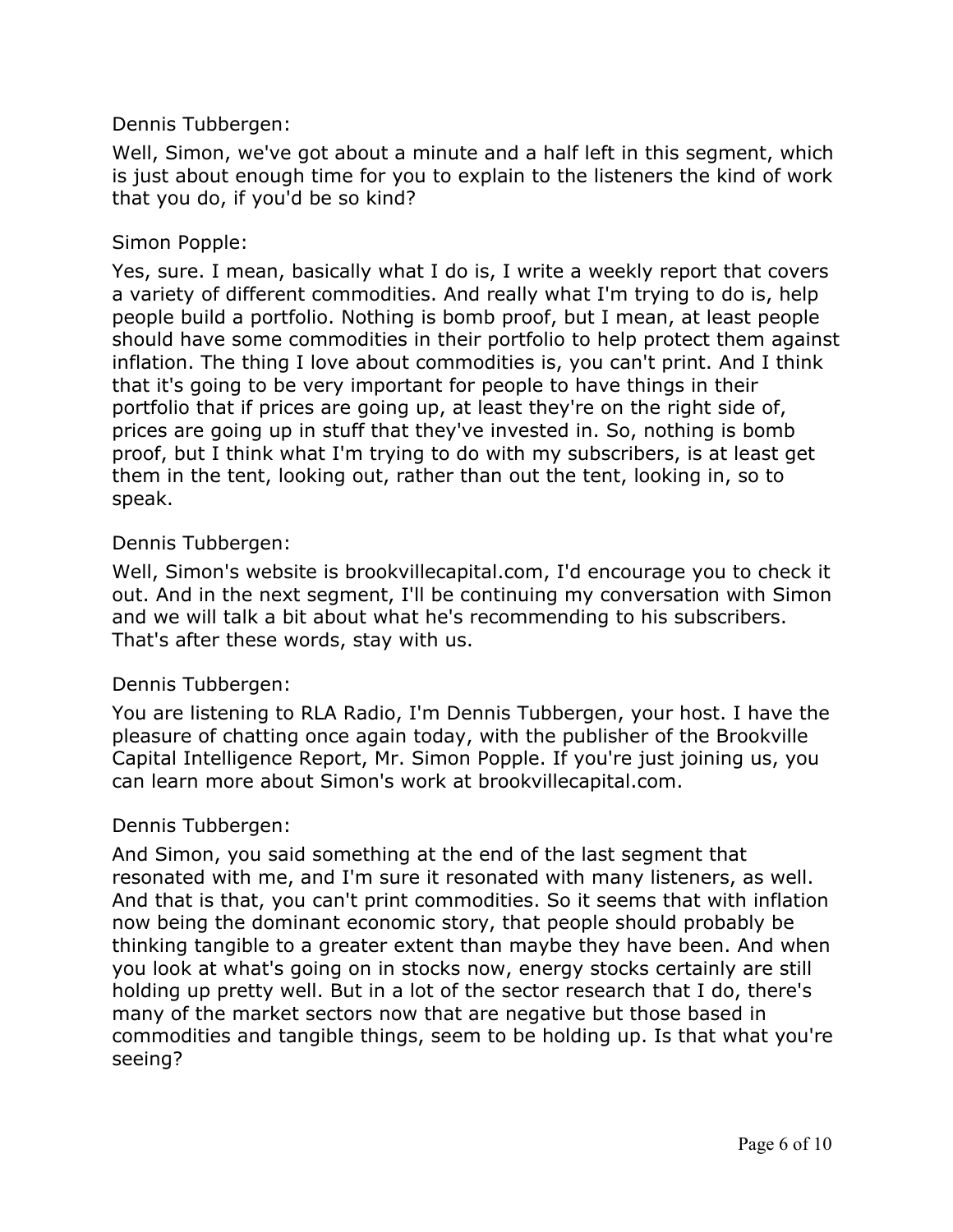Yeah, absolutely. And I mean, I think it's quite interesting to look at various indexes and I would suggest your listeners to look at the Goldman Sachs commodities index and look at it over 10 years and 25 years. Because I think that it's the story because if the future is anything like the past, commodities could do very well and it could be a sector that you want to be looking at.

#### Dennis Tubbergen:

So Simon, when you talk about commodities, for our listeners maybe that have been traditional retirement plan investors, IRAs and 401ks here in the states, many of them have just had a blend of stock related investments and bond related investments in their retirement accounts and they don't know much about commodities. So just start at a very 101 level if you could, and define and give some examples maybe of some types of investments that would fit in that commodity category?

#### Simon Popple:

Well, I mean, personally, I like the mining companies because actually, they own the rights to the various commodities. But I mean, commodities really fall into well, various buckets, but let's just keep it simple. You've got hard commodities such as gold, silver, platinum, palladium, copper, nickel, cobalt, et cetera, and then you've got soft commodities such as wheat, sugar, corn, rice. So basically, some commodities are used to make stuff and some commodities are used in foods. And so, I'm a great believer, you should build portfolios across both those sectors because if prices do go up, either to make stuff or in terms of the food supply, then I think it's good that people have got exposure to that.

#### Dennis Tubbergen:

So do you have a favorite, moving ahead, what are you telling your subscribers as far as mining shares, which would be a hard commodity related business and maybe an agricultural commodity, like say, a fertilizer company. What are you telling your subscribers about how to invest in those categories?

### Simon Popple:

Well, I mean, what I like about them is, it depends on how much we risk people want to take but some of the larger companies have got exposure to a variety of different commodities. So not only are you investing in a company that's got several different lines of revenue, so to speak, but quite often, they're listed in different currencies to where we are. So for example, I'm very much in pound sterling, I'm sure a lot of you are listeners are US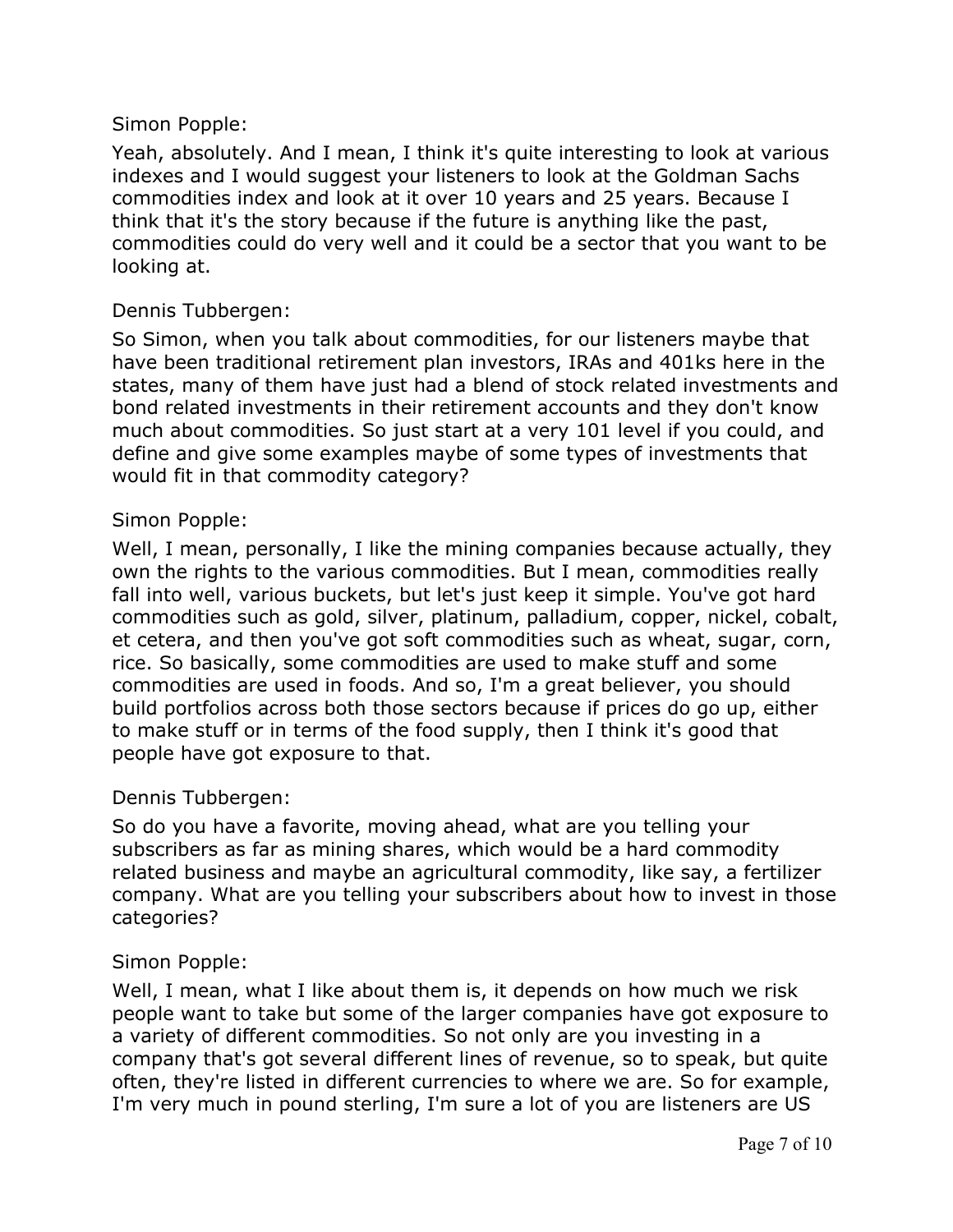dollar. So having exposure to perhaps the Canadian loonie or the Australian dollar, can be quite attractive to them, as well. Because that means, not only do they have a basket of different investments across the US, but they've got different investments in other countries, as well, in different commodities, and it's a far more diversified approach to life.

## Dennis Tubbergen:

So if someone is just getting started investing in commodities, we have long recommended that people consider physical gold and silver as an inflation hedge. What would you advise? I mean, do you think the physical gold and silver is the way to go? Do you think shares based on a company that has exposure to commodities, are the way to go, or would you do some of each?

# Simon Popple:

Well, I think a lot depends on how much money you've got, but I mean, I think literally all of the above. Basically, I think physical gold and silver is a good starting point and then after that, you press to look at some of the big mining companies, depending on your appetite for risk. But if you like risk, rather than invest in a company that produces lots of different commodities, you go into a company that produces, let's say, only one or two commodities. And then, if you want to get even riskier, you can then start looking at companies that are really exploring and the returns from those can be amazing, but obviously, the risk can be incredibly high, as well. So it really depends on what people are doing. I mean, I think initially, if they're just trying to protect from inflation, then I think your physical gold, physical silver, and the large commodity companies is not a bad starting point. But once you get into it and you find out more about the sector, you may find yourself drawn into other areas.

### Dennis Tubbergen:

So Simon, we talked in the last segment about the fact, that it's both our views, that there is a reasonable probability that the market maybe saw its highs at the end of 2021, for at least a short period of time. If the broad market continues to decline, historically speaking, do these commodity based shares buck that trend?

# Simon Popple:

I would probably say, the answer's no, because basically, if the market goes down, it tends to take everything with it. So, if there's a correction across the board, then your gold and silver and other stocks, are likely to suffer, as well. Partly because they're very liquid and people, they want to sell them because there's a buyer, so they want the money, perhaps to cover a margin call or use the cash elsewhere. But what the last crash showed, was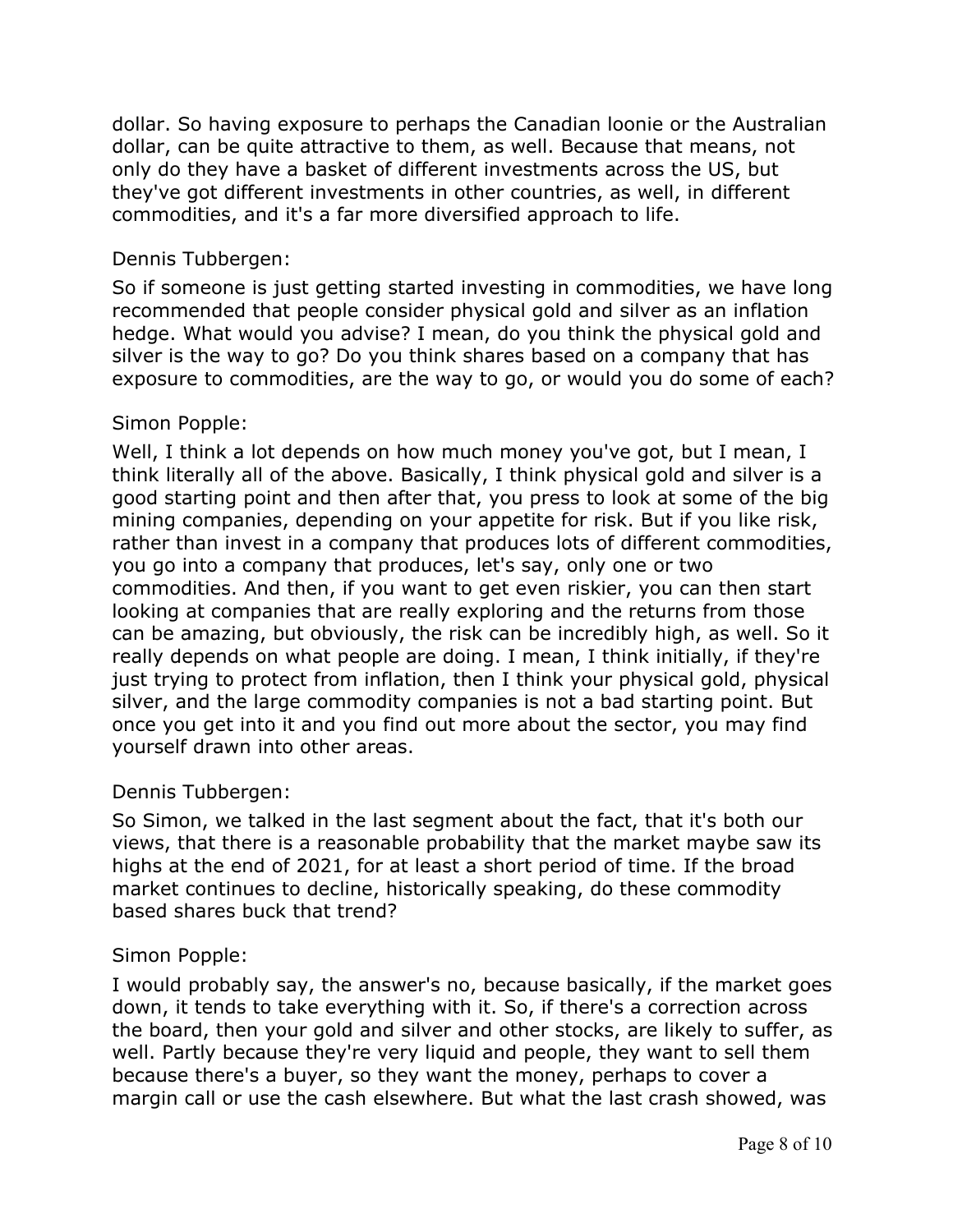that these companies, they can bounce back very quickly and over time, do very, very well indeed. So, I think you have to be very careful.

### Simon Popple:

I mean, there are people who want to time the market, they keep their money in cash on the sideline, waiting for it to crash and obviously so far, it hasn't crashed, but inflation's been eating away at that money. So, I'm a believer that it's more time in the market, rather than timing the market, that's important. And yes, you do want to have some cash, but I think you want to be a bit careful about how much you have, because otherwise, you could spend an awful long time on the sidelines watching the market run away from you.

# Dennis Tubbergen:

So Simon, if I'm hearing what you're telling your subscribers correctly, and please comment, you're really advising against a broad stock based approach. Don't buy an index, but focus more on commodity based companies that maybe are mining shares or maybe produce agricultural products. Is that a fair assumption of how you see things?

### Simon Popple:

Yeah. I mean, I think people want to have a broad exposure to commodities. And I think that with my subscribers, I like them to be in a lot of different types of commodities, in different countries. And obviously, we saw what happened at the recent Climate Change Conference, oil and coal were led to believe, were on their way out. Now, if they're on their way out, something has to replace oil and coal. We clearly got no idea what that's going to be or whether or not they'll be replaced in the first place. But all I would say is, by having a large basket of commodities, you increase the chances of being able to pick a winner.

### Dennis Tubbergen:

So Simon, in the time we have left, I think a lot of the listeners are probably familiar with the mining shares and are familiar with the gold and silver investing. They're probably less familiar with investing in soft commodities. Can you give some examples, maybe of some of your favorites in that category?

### Simon Popple:

Yeah. I mean, I don't like to get into the companies themselves, I mean, there are some very large companies that basically, are heavily involved in the food chain. They're called the A, B, C, D, which cover most of the world's food chain. A is ADM, B is Bunge, C is Cargill and D is Louis Drapers. So